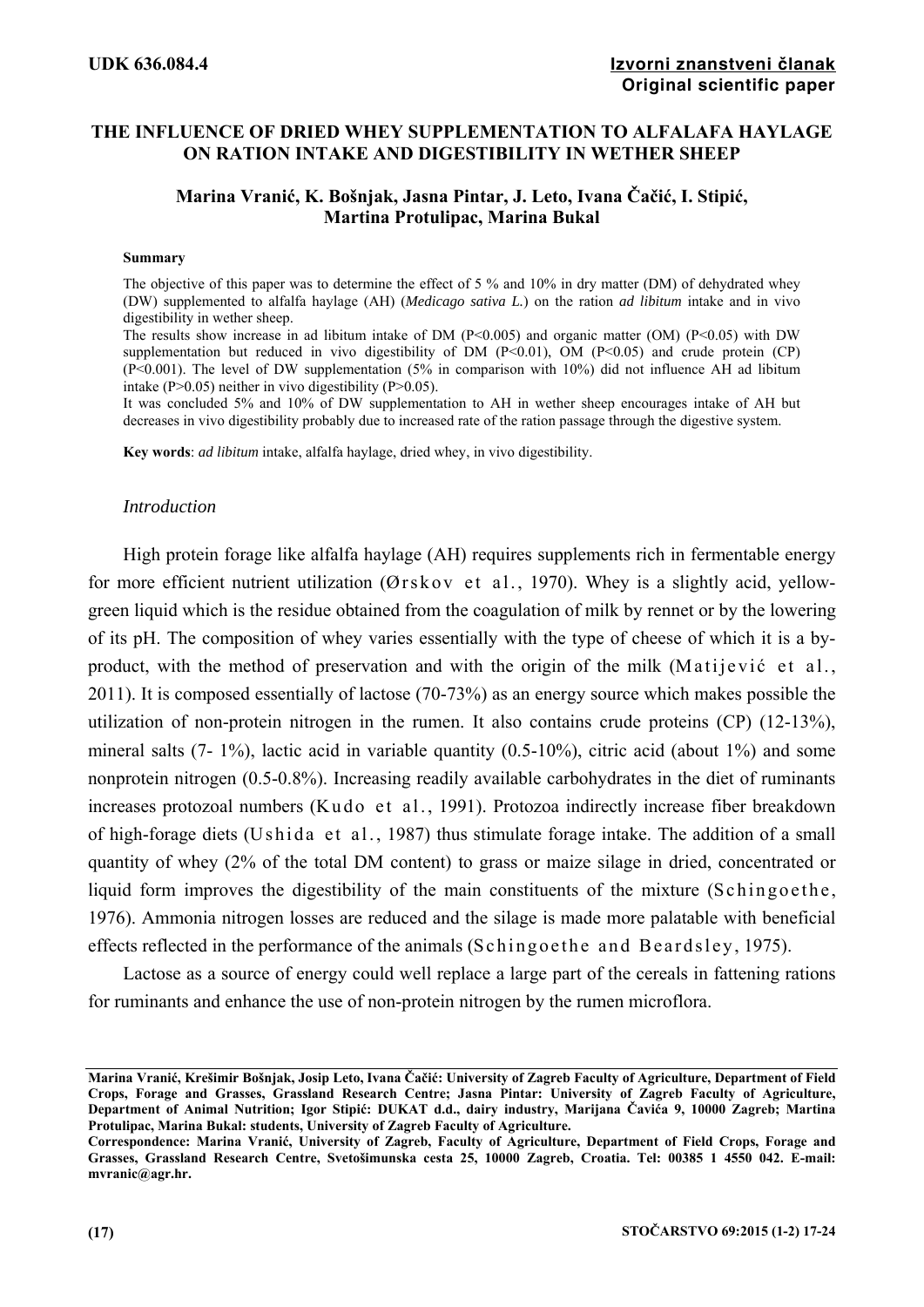For calves that are being weaned, the introduction of whey at the rate of 10% of the concentrate feeds increases feed intake (Morrill and Dayton, 1974), but if whey is introduced at a rate higher than 20%, the concentrate feed intake decreases. Previous papers reported no significant influence of whey supplementation to forage *in vivo* digestibility when fed to dairy cattle (Salem and Fraj, 2007) or increased DM digestibility in heifers (Schingoethe et al., 1980).

The aims of the present study were to examine the effect of 5% and 10% of DW supplementation to AH (Medicago sativa L.) on feed and water intake and *in vivo* digestibility in wether sheep. The hypothesis of the present study was that DW supplementation to AH would increase feed and water intake and *in vivo* digestibility.

## *Materials and Methods*

# *Alfalfa haylage*

Alfalfa haylage (AH) was made in 2012 (May 22) at the early alfalfa flowering stage (20 % of flowering crop). The crop was mown and allowed to wilt for 24 h before being harvested at 400-500 g dry matter (DM) kg-1 fresh sample with a round baler. Bales were wrapped in four to six layers of 500-mm wide white plastic film.

Prior to each out of 3 feeding periods, AH was chopped to approximately 3-5 cm using a commercial chopper. The chopped material was compressed into plastic bags (approximately 10 kg AH bag<sup>-1</sup>) and stored in the cold chamber at a temperature of  $4^{\circ}$ C by the time of feeding.

# *Dried whey*

Dried whey (pasteurized sweet whey defence) in 2 packages, each of 25 kg, for the research needs was provided from Dukat d.d., M. Čavić 9, 10000 Zagreb, Croatia.

# *Dietary treatments*

The experiment consisted of 3 feeding treatments incorporating AH alone and AH supplemented with 5 or 10 % of dried whey (AH5 and AH10, respectively) kg<sup>-1</sup> consumed DM.

Whey (5 or 10  $\%$  kg<sup>-1</sup> consumed DM) was stirred with 15 ml of water, dispersed by haylage, than mixed together with AH and fed to animals. With the feeding treatment AH only, 15 ml of water was dispersed by AH before feeding. No supplementary feeds were provided.

## *Animals, management and experimental design*

Three crossbreed wethers were selected on the basis of live weight (mean body weight 35 kg, s.d. 3.8 kg) and condition score. All animals were treated for internal parasites prior to the experiment. The sheep were subjected to artificial lightening from 08:00 a.m. to 08:00 p.m. daily.

A feeding trial with the three wethers and three treatments was carried out in three periods using a balanced 3x3 Latin square design. Sheep were allocated at random to the three dietary treatments. A 10-day acclimatization period was followed by an 11-day measurement period (4-day *ad libitum* intake was followed by 7-day *in vivo* digestibility measurements), in which feed offers and refusals were measured and total faeces collected. The animals were housed in individual pens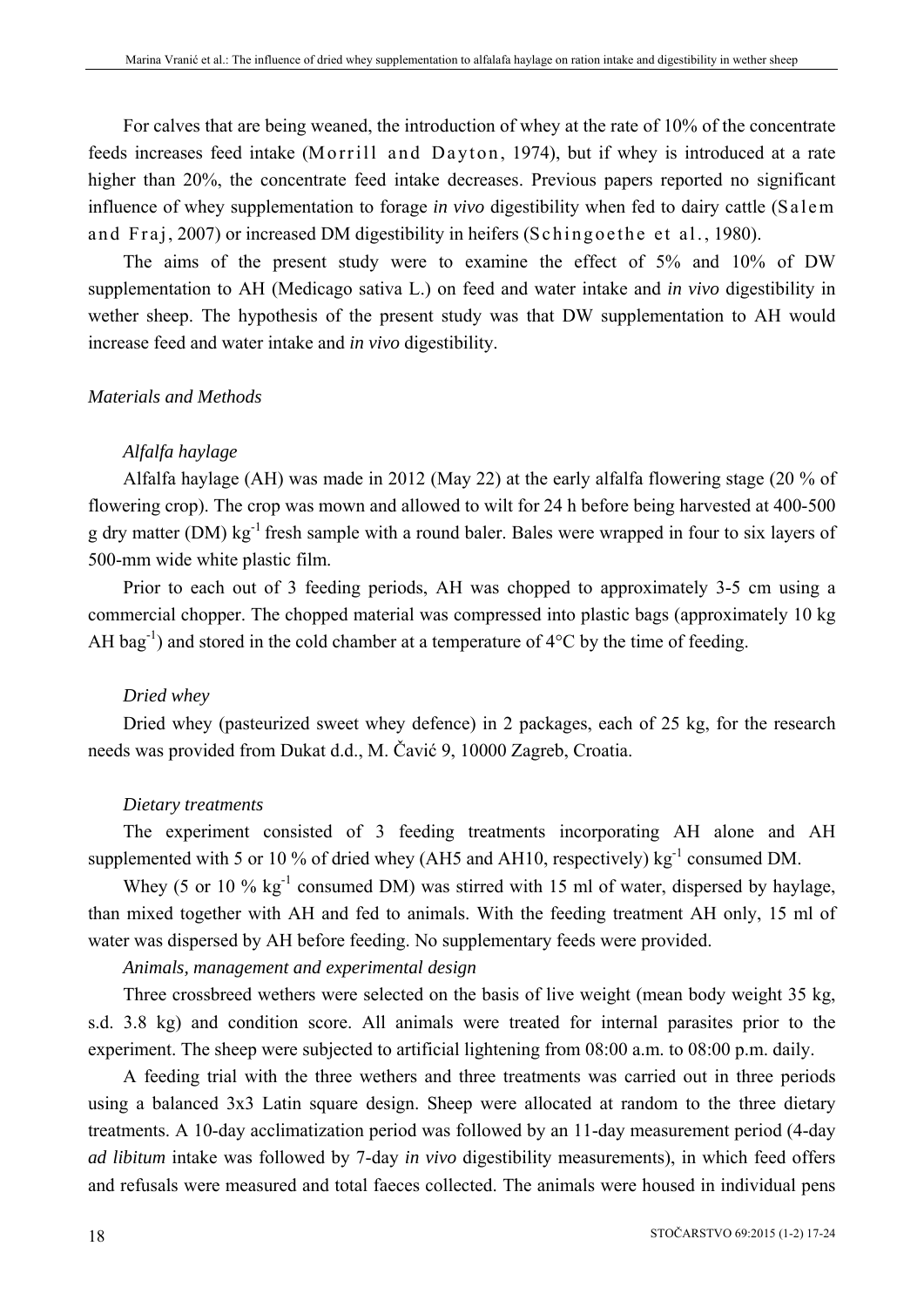$(1.5 \times 2.2 \text{ m})$  over the acclimatization period and in individual crates  $(0.136 \text{ m} \times 0.53 \text{ m} \times 0.149 \text{ m})$ during the measurement period. Animals were fed twice a day (09:00 a.m. and 04.00 p.m.) in equal amounts. Wethers were fed *ad libitum* during the 4-day period while over the following 7-day period the rations were designed so as to ensure a refusal margin of 10–15 % AH each day.

## *Voluntary feed intake*

During the measurement period, fresh weights and DM contents of AH, AH5 and AH10 treatments offered and refused were recorded daily. Subsamples of offered feed were taken daily and stored at a temperature of  $-20$  °C until the end of the experiment, when they were bulked prior to chemical analyses. Daily subsamples of refusals were bulked on an individual animal basis and stored at a temperature of –20 °C prior to chemical analyses.

Daily production of faeces was collected. Total daily faecal production of each animal was stored frozen until completion of the collection period. Bulked faecal output from each animal was then weighed and subsampled prior to subsequent analyses. The sheep were weighted on the 10th, 14th and 21st day of each period and the mean weight was used to calculate the daily voluntary intake of fresh matter (FM) and DM expressed per unit of metabolic weight, i.e., g kg<sup>-1</sup>  $M^{0.75}$ .

The experiment conducted followed the Council Directive issued by the European Economic Community (EEC) (1986) on the approximation of laws, regulations and administrative provisions of the Member States regarding the protection of animals used for experimental and other scientific purposes.

## *Chemical analysis*

DM contents of feed offered, feed refused and faeces were determined by oven drying to a constant weight at 60°C in a fan-assisted oven (ELE International). Ash of feed offered, feed refused and faeces was measured by igniting samples in a microwave oven (Milestone PIYRO, Italy) at 550 °C for 3h. Total N concentrations of feed offered, feed refused, faeces and urine were determined by the Kjeldahl method (AOAC 1990, ID 954.01) using a Gerhardt nitrogen analyzer. In addition, N concentration was expressed as CP (total N x  $6.25$ ) g kg<sup>-1</sup> DM for feed offered, feed refused and faeces.

Neutral Detergent Fibre (NDF) and ADF were analyzed using the procedure of Van Soest et al. (1991) by the Ancom Filter bag technology (USA) with an Ancom fiber analyzer. Silage pH was determined in a water extract from 10 g of fresh silage and 100 mL distilled water using a pH meter 315i (WTW). HMC volatile fatty acids (VFA) were measured by liquid gas chromatography and lactic acid was determined enzymatically on an Express Auto biochemical analyzer using the juice expressed from silage.

The average amount of lactose in two samples of dried whey was determined by an enzymatic method (HRN ISO 5765-1:2003) at the Department of Dairy Science, University of Zagreb Faculty of Agriculture.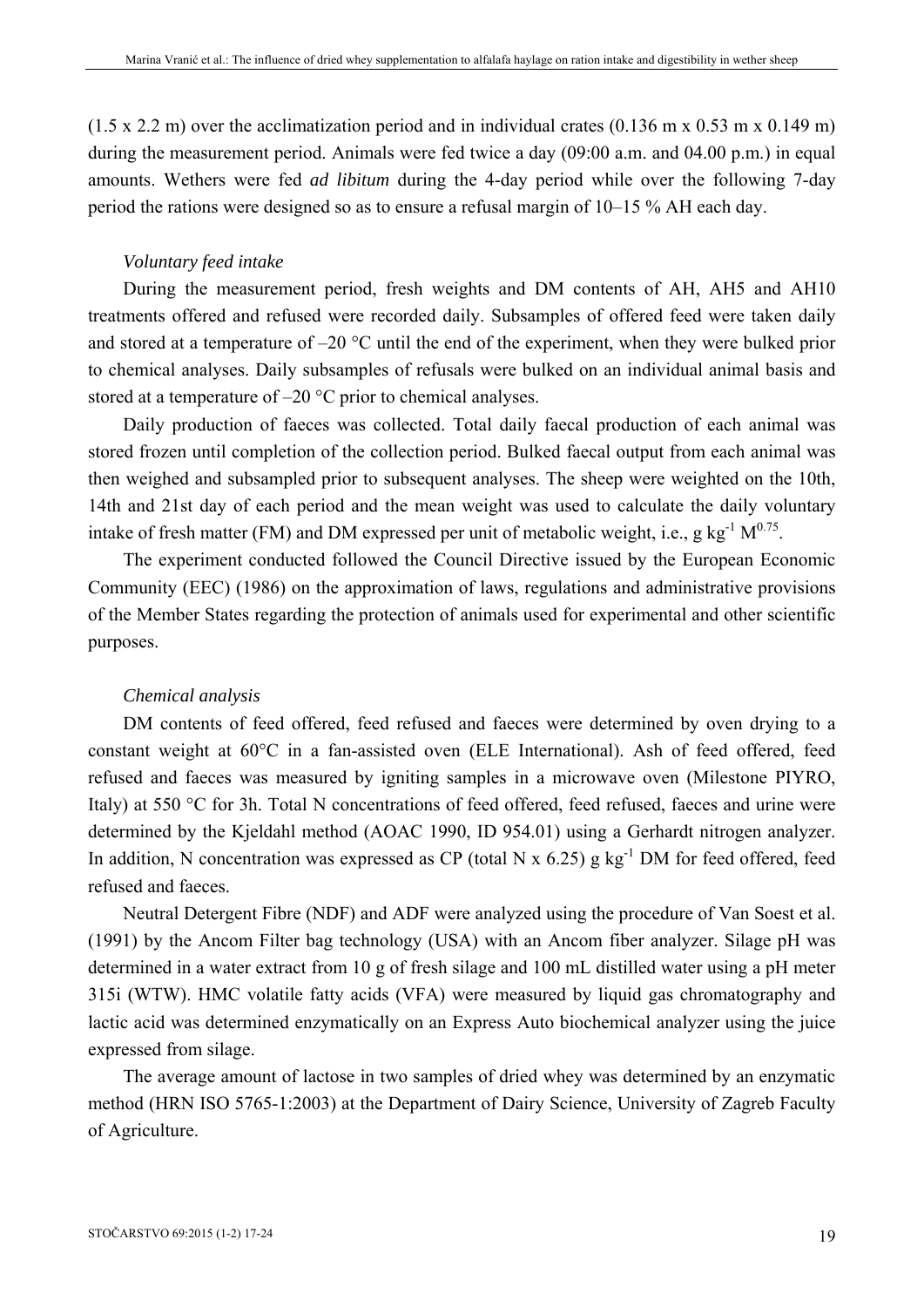#### *Statistical analysis*

Data were analyzed using mixed model procedures (SAS, 1999). Model applied: Yij=  $\mu$  + Ti +  $Pi + eij$ , where Y is the overall model,  $\mu$  = grand mean, T= treatment, P= period, e = experimental error,  $I =$  number of treatments, and  $i =$  number of periods.

Mean separation was calculated if the F-test was significant at  $p=0.05$ .

## *Results and Discussion*

Chemical composition of AH used in the experiment is given in table 1.

Table 1. – CHEMICAL COMPOSITION OF ALFALFA HAYLAGE

| Parameter                              | Mean value | Min   | Max   | CV(%) |
|----------------------------------------|------------|-------|-------|-------|
| DM $(g kg^{-1}$ fresh sample)          | 534.7      | 512.0 | 578.5 | 5.04  |
| OM $(g kg^{-1} DM)$                    | 916.5      | 910.9 | 927.1 | 0.62  |
| $CP$ (g kg <sup>-1</sup> DM)           | 171.4      | 148.2 | 191.2 | 8.38  |
| $NDF$ (g kg <sup>-1</sup> DM)          | 459.3      | 368.9 | 505.3 | 10.47 |
| ADF $(g kg^{-1} DM)$                   | 378.5      | 300.6 | 442.9 | 12.37 |
| Fermentation characteristics           |            |       |       |       |
| Lactic acid $(g kg^{-1} DM)$           | 16.9       | 11.4  | 27.1  | 35.7  |
| Acetic acid (g $kg^{-1}$ DM)           | 14.5       | 11.7  | 30.7  | 86.5  |
| Butiric acid (g kg <sup>-1</sup> DM)   | 0.0        | 0.0   | 0.0   | 0.0   |
| pH                                     | 5.0        | 4.9   | 5.1   | 1.46  |
| $NH3-N$ (q N kg <sup>-1</sup> total N) | 79.8       | 76.0  | 83.5  | 3.8   |

AH, alfalfa haylage; DM, dry matter; OM, organic matter; CP, crude proteins; NDF, neutral detergent fibre; ADF, acid detergent fibre; NH3-N, ammonium N; mean, mean value; min, minimum value; max, maximum value; CV, coefficient of variation.

Relatively high average DM content of alfalfa haylage (534.7 g kg<sup>-1</sup> fresh sample) was a result of 24-hour wilting prior to harvest. This meets the DM requirements of fresh plant material (400- 600 g  $kg^{-1}$ DM) prior to ensiling into big bales wrapped with plastic (Chamberlain and Wilkinson, 1996). The average CP content of AH used in this experiment of 171.4 g  $kg^{-1}$  DM is slightly lower than 180 g CP kg<sup>-1</sup> DM if harvested at the beginning of flowering (Ball et al., 2002) or lower than the average CP content in alfalfa haylage (193 g  $kg^{-1}$  DM) reported by Frame et al. (1988), but it is within the range of 150-175 g CP  $kg^{-1}$  DM reported for ideal haylage (Chamberlain and Wilkinson, 1996).

Higher DM in AH resulted in restricted fermentation (Table 1), lower lactic acid and higher pH value than usually reported for fermented feeds (Chamberlain and Wilkinson, 1996). AH was free from butyric acid. Concentration of NH<sub>3</sub>-N in AH was higher than recommended (lower than 50 g NH<sub>3</sub>-N kg<sup>-1</sup> total N; Chamberlain and Wilkinson, 1996), but higher DM concentration of fresh plant material prior to ensiling means also prolonged proteolysis, which might result in a higher NH<sub>3</sub>-N concentration.

The chemical composition of dried whey (according to producers' declaration) is given in table 2.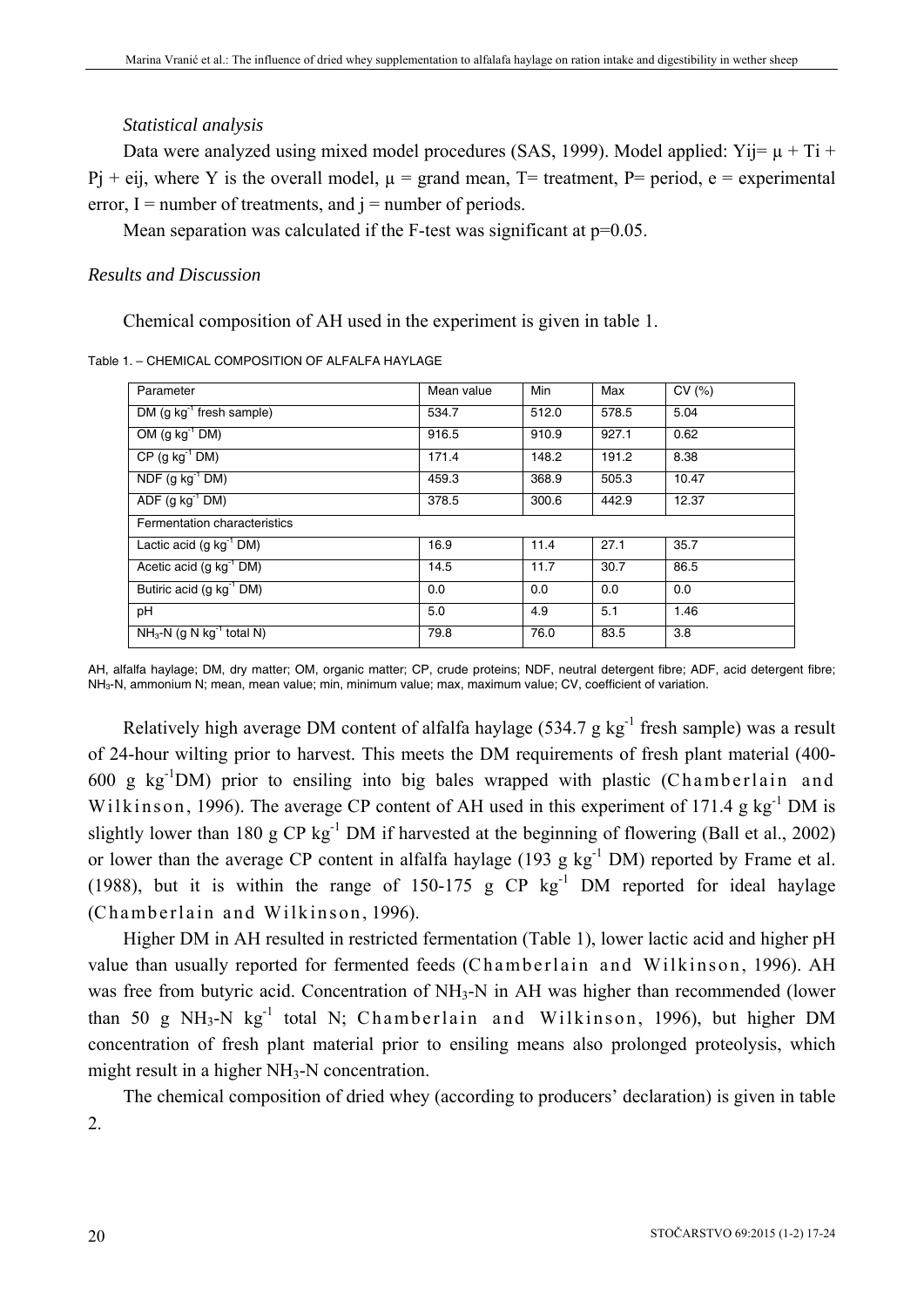| Parameter | Mean  | Unit           |
|-----------|-------|----------------|
| DM        | 98.14 | $\%$           |
| ME        | 3.317 | kcal/kg        |
| <b>CP</b> | 11.2  | $\%$           |
| Total fat | 0.25  | %              |
| Ash       | 7.19  | $\%$           |
| Lactose   | 700   | $g kg^{-1} DM$ |

Table 2. – CHEMICAL COMPOSITION OF DRIED WHEY

DM, dry matter; CP, crude protein, ME, metabolizable energy

The composition of whey varies essentially with the type of cheese of which it is a by-product, with the method of preservation and with the origin of the milk. The dried whey used in this research composed in DM mainly of lactose which fitted the usual range of 70 - 73% (Blaschek et al., 2007). The highest lactose concentration in whey DM agrees with previous research describing the main component of whey is the carbohydrate lactose that supplies energy (No r g a a r da e t a l ., 2005). Whey protein is a complete, high quality protein with a rich amino acid profile which is important in tissue growth and repair (An and haramakrish nan et al., 2007). Declared CP concentration in the dried whey was lower than described previously (12-13% in DM) (Blaschek et al.,  $2007$ ).

#### *Diet in*take

Table 3 shows the effect of dried whey supplementation to AH on the ration ad libitum intake by wether sheep.

| Feeding         |                   | Water intake d <sup>-1</sup> |                  | Ration intake g d |           |                 | Ration intake g kg <sup>-1</sup> M <sup>0.75</sup> |           |  |
|-----------------|-------------------|------------------------------|------------------|-------------------|-----------|-----------------|----------------------------------------------------|-----------|--|
| treatment       | ď                 | ml kg $M^{0.75}$             | DM               | <b>OM</b>         | <b>CP</b> | <b>DM</b>       | <b>OM</b>                                          | <b>CP</b> |  |
| AH              | $2,01^a$          | 139 <sup>a</sup>             | $775^a$          | 715 <sup>a</sup>  | 101       | 54 <sup>a</sup> | 49 <sup>a</sup>                                    | 6.8       |  |
| AH <sub>5</sub> | $2,37^{b}$        | $164^{b}$                    | 868 <sup>b</sup> | 797 <sup>b</sup>  | 96        | 58 <sup>b</sup> | $55^{\circ}$                                       | 6.2       |  |
| AH10            | 3.39 <sup>b</sup> | 161 <sup>b</sup>             | 884 <sup>b</sup> | 804 <sup>b</sup>  | 98        | 59 <sup>b</sup> | 54 <sup>t</sup>                                    | 6.1       |  |
| <b>SEM</b>      | 0,11              | 7.8                          | 22.1             | 30.1              | 4.3       | 1.4             | 2.0                                                | 0.28      |  |
| Sig.            | $\star$           | $\star$                      | $\star$          | $\star$           | N.S.      | $***$           | $\star$                                            | N.S.      |  |

Table 3. – THE EFFECT OF DRIED WHEY SUPPLEMENTATION TO AH ON THE RATION *AD LIBITUM* INTAKE BY WETHER **SHEEP** 

AH, alfalfa haylage; AH5, alfalfa haylage supplemented with 5 % of dried whey kg<sup>-1</sup> dry matter intake; AH10, alfalfa haylage supplemented with 10 g of dried whey kg<sup>-1</sup> dry matter intake; DM, dry matter; OM, organic matter, CP, crude proteins; M<sup>0.75</sup>, metabolic body weight; SEM, standard error of the mean; Sig., significance; N.S., non-significant, P>0.05; \*, P<0.05, \*\*P<0.01.<sup>a,b,c</sup>, means labeled with same letter are not significantly different (P>0.05).

The obtained results of *ad libitum* intake are roughly equal to the results of DM intake in wether sheep that ranged from  $770 - 780$  g d<sup>-1</sup> (Z o B e l l e t a l . , 2004).

Supplementation of DW significantly increase DM and OM intake  $(P<0.05)$  in comparison with AH treatment which is in agreement with the results reported by  $ZoBell$  et al. (2004). No statistically significant differences in *ad libitum* intake between the supplementation levels (AH5 and AH10) were noticed (P $> 0.05$ ). The results corresponds with the findings of King and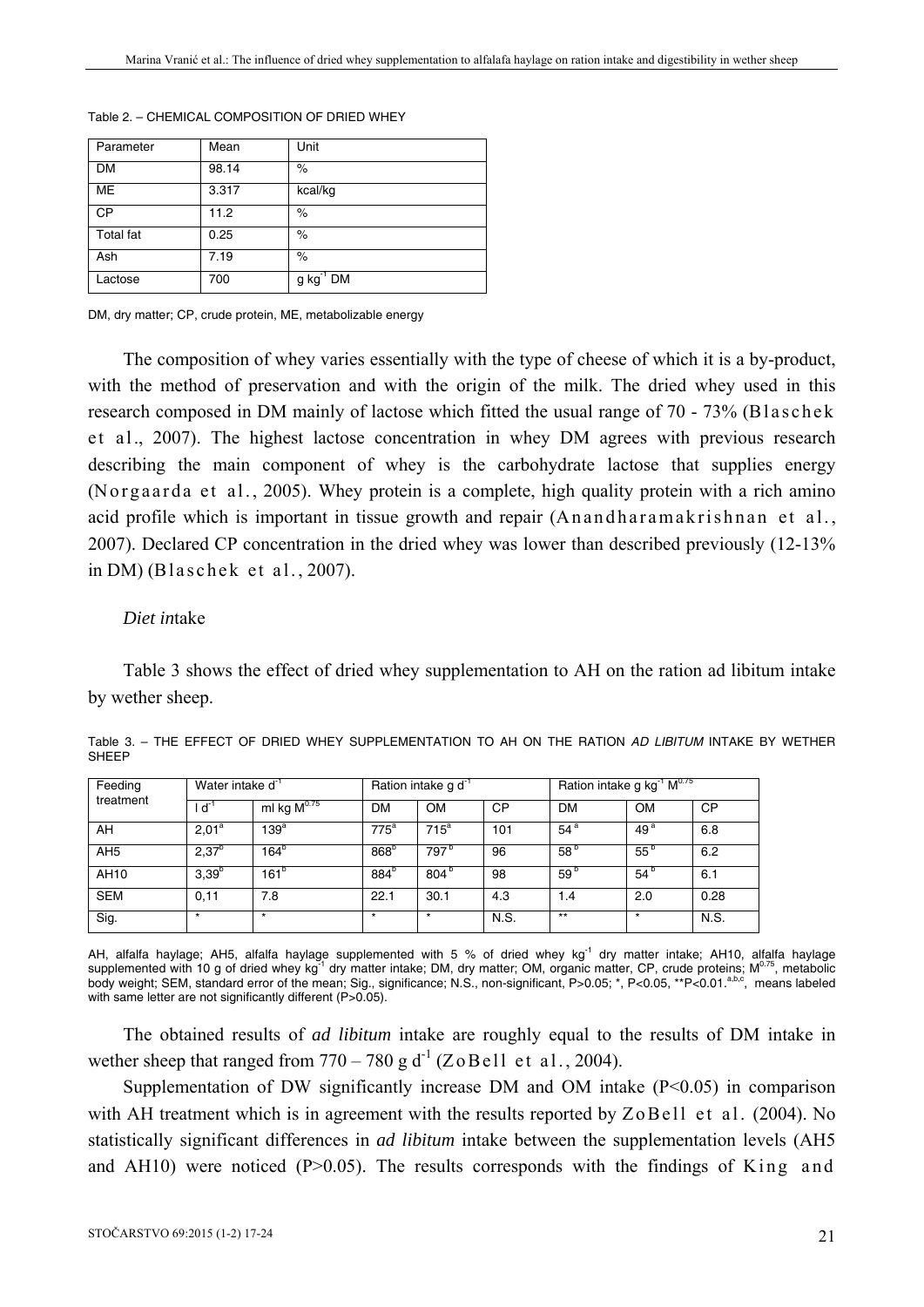Schingoethe (1983) who reported higher DM intake of steers fed forage supplemented with DW which replaced 86% of concentrate in the diet. Casper and Schingoethe (1986) also reported higher DM intake in dairy cows ration based on forage supplemented with DW in comparison with just the addition of urea. In contrast to the mentioned, in some other studies no influence of whey supplementation on cattle DM intake was recorded when whey replaced only a part of the concentrate (Remond at al., 1978; Coulon et al., 1979) or other component of the meal (Remond et al., 1978; Schingoethe et al., 1980; Schingoethe and Skyberg, 1981).

For calves that are being weaned, the introduction of whey at the rate of 10% of the concentrate feeds increases feed intake (Morrill and Dayton, 1974), but if whey is introduced at a rate higher than 20%, the concentrate feed intake decreases.

The higher water intake of AH5 and AH10 in comparison with AH ( $P \le 0.05$ ) are in agreement with increased water intake in cows fed whey products (Charbonneau et al. 2006) as a result of altered rumen fermentation due to greater mineral intake.

## *Diet* in vivo *digestibility*

Total tract in vivo digestibility of AH, AH5 and AH10 is shown in table 4.

Table 4. – THE EFFECT OF DRIED WHEY SUPPLEMENTATION TO ALFALFA HAYLAGE ON TOTAL TRACT *IN VIVO*  DIGESTIBILITY IN WETHER SHEEP

| Feeding treatment | In vivo digestibility |                  |                  |  |
|-------------------|-----------------------|------------------|------------------|--|
|                   | <b>OM</b>             | <b>DM</b>        | <b>CP</b>        |  |
| AH                | 498 <sup>a</sup>      | 501 <sup>a</sup> | 532 <sup>a</sup> |  |
| AH <sub>5</sub>   | 470 <sup>b</sup>      | 483 <sup>b</sup> | 473 <sup>b</sup> |  |
| AH10              | 476 <sup>b</sup>      | 489 <sup>b</sup> | 488 <sup>b</sup> |  |
| <b>SEM</b>        | 13.2                  | 12.2             | 15.2             |  |
| Significance      | $\star$               | $***$            | $***$            |  |

AH, alfalfa haylage; AH5, alfalfa haylage supplemented with 5 g of dried whey kg<sup>-1</sup> dry matter intake; AH10, alfalfa haylage supplemented with 10 g of dried whey kg<sup>-1</sup> dry matter intake; DM, dry matter; OM, organic matter, CP, crude proteins; D-value, the digestibility of the organic matter in the dry matter; SEM, standard error of the mean; P>0.05; \*, P<0.05; \*\*P<0.01, \*\*\*P<0.001. means labeled with same letter are not significantly different (P>0.05).

Supplementation of DW to AH reduced DM digestibility  $(P<0.01)$  and OM digestibility (P<0.5) probably due to AH higher nutritional value as feeding energy supplements to higher quality forages cause negative associative effects on digestibility (Pordomingo et al., 1991). A better way of increasing intake and digestibility is to supplement low quality forage with higher quality forage (Matejovsky and Sanson, 1995).

The both levels of DW supplements to AH decreased CP digestibility (P<0.001). The use of whey in ruminant feeding could result in an inefficient utilization of the protein that it contains which is confirmed with previous research where energy supplements to forage based ration also reduced CP digestibility (Ferrell et al., 1999; Migwi et al., 2011).

Increased feed intake and decreased digestibility with whey substitution seemed to be a function of an increased rate of ruminal DM disappearance via outflow and digestion because the digestibility of rations is depressed as the level of intake increases (Andersen et al., 1959). If greater dietary sugar supply increases the rate of passage (Sutoh et al. 1996) or production of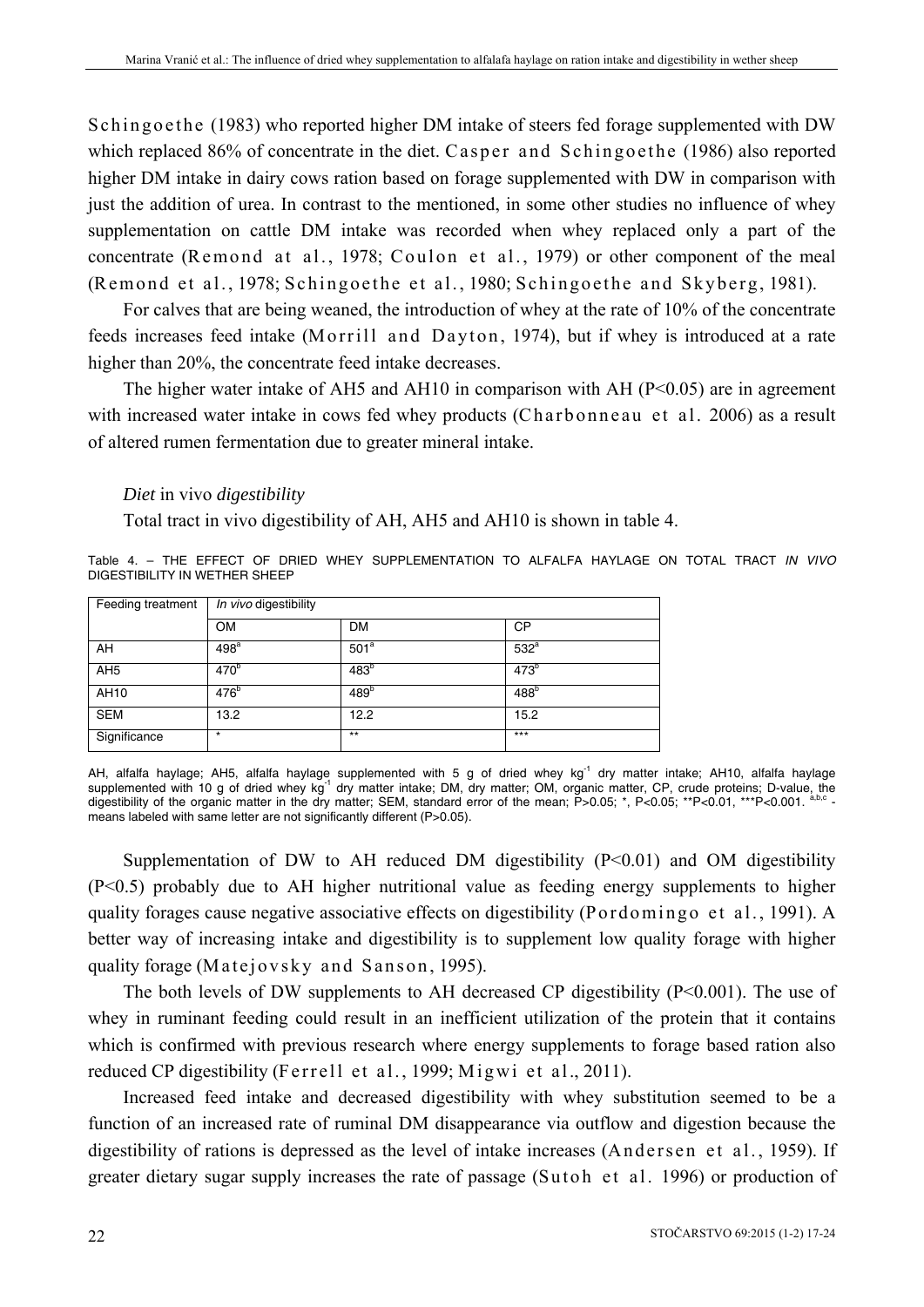microbial mass (Ribeiro et al. 2005), less organic matter (OM) would be available for fermentation and acid production  $(A \parallel en \perp 1997)$ . Since forages may influence passage rates differently, the effect of increased forage intake may differ with physical and chemical characteristics of the forage.

#### *Conclusions*

It was concluded that dried whey supplementation to alfalfa haylage increases ration dry matter and organic matter intake in wether sheep. On the other side, the dried whey supplementation reduces *in vivo* digestibility of the diet probably due to higher rate of particle passage through the digestive tract.

No differences of dried whey supplementation levels to alfalfa haylage in intake and digestibility parameters were recorded.

#### **REFERENCES**

- 1. An and haramakrishnan, C., Rielly, C.D., Stapley, A.G.F. (2007.): Effects of process variables on the denaturation of whey proteins during spray- drying. Journal of Drying Technology, 25(5): 799-807.
- 2. A O A C (1990.): Official methods of the association of analytical chemists, Vol. 2, 15th Edition. AOAC, Arlington, Virginia, USA.
- 3. Ball, D.M., Hoveland, C.S., Lacefield, G.D. (2002.): Southern Forages. Third edition. Published by the Potash and Phosphate Institute (PPI), Georgia, USA.
- 4. Blaschek, K.M., Wendorff, W.L., Rankin, S.A. (2007.): Survey of Salty and Sweet Whey Composition from Various Cheese Plants in Wisconsin. Journal of Dairy Science, 90 (4), 2029–2034.
- 5. Casper, D.P., Schingoethe, D.J. (1986.): Evaluation of urea and dried whey in diets of cows during early lactation. J. Dairy Sci. 69: 1346.
- 6. Chamberlain, A.T., Wilkinson, J.M. (1996.): Feeding the Dairy Cow. Chalcombe Publications, PainShall, Ln2 3LT, UK.
- 7. Coulon, J.B., Journet, M., Remond, B. (1979.): Pouvoirs d'encombrement comparés d'un lactosérum liquide et d'un aliment énergétique concentré. Bull. techn. C.R.V.Z. Theix, INRA. 36: 9-13.
- 8. European Economic Community (EEC) (1986.): The Council Directive on the approximation of laws, regulations and administrative provisions of the Member States regarding the protection of animals used for experimental and other scientific purposes (86/609/EEC).
- 9. Ferrell, C.L., Kreikmeremeier, K. K., Freetly, H.C. (1999.): The effect of supplementing energy, nitrogen and protein on feed intake, digestibility, and nitrogen flux across the gut and liver in sheep fed low-quality forage. J. Anim. Sci. 77:3353-3364.
- 10. Frame, J., Charlton, J.F.L., Laidlaw, A.S. (1988.): Temperate Forage Legumes. CAB International.
- 11. Jeličić, I., Božanić, R., Brnčić, M., Tripalo, B. (2012.): Influence and comparison of thermal, ultrasonic and thermos-sonic treatments on microbiological and sensory quality of rennet cheese whey, Mljekarstvo 62 (3): 165-178.
- 12. King, K.J., Schingoethe, D.J. (1983): Lactase activity in steers fed large amounts of dried whole whey. J. Dairy Sci. 66:1675.
- 13. Matejovsky, K.M., Sanson, D.W. (1995.): Intake and digestion of low-, medium-, and high-quality grass hays by lambs receiving increasing levels of corn supplementation. J. Anim. Sci. 73, 2156-2163.
- 14. Matijević, B., Lisak, K., Božanić, R., Tratnik, Lj. (2011.): Impact of enzymatic hydrolyzed lactose on fermentation and growth of robiotic bacteria in whey, Mljekarstvo 61 (2), 154-160.